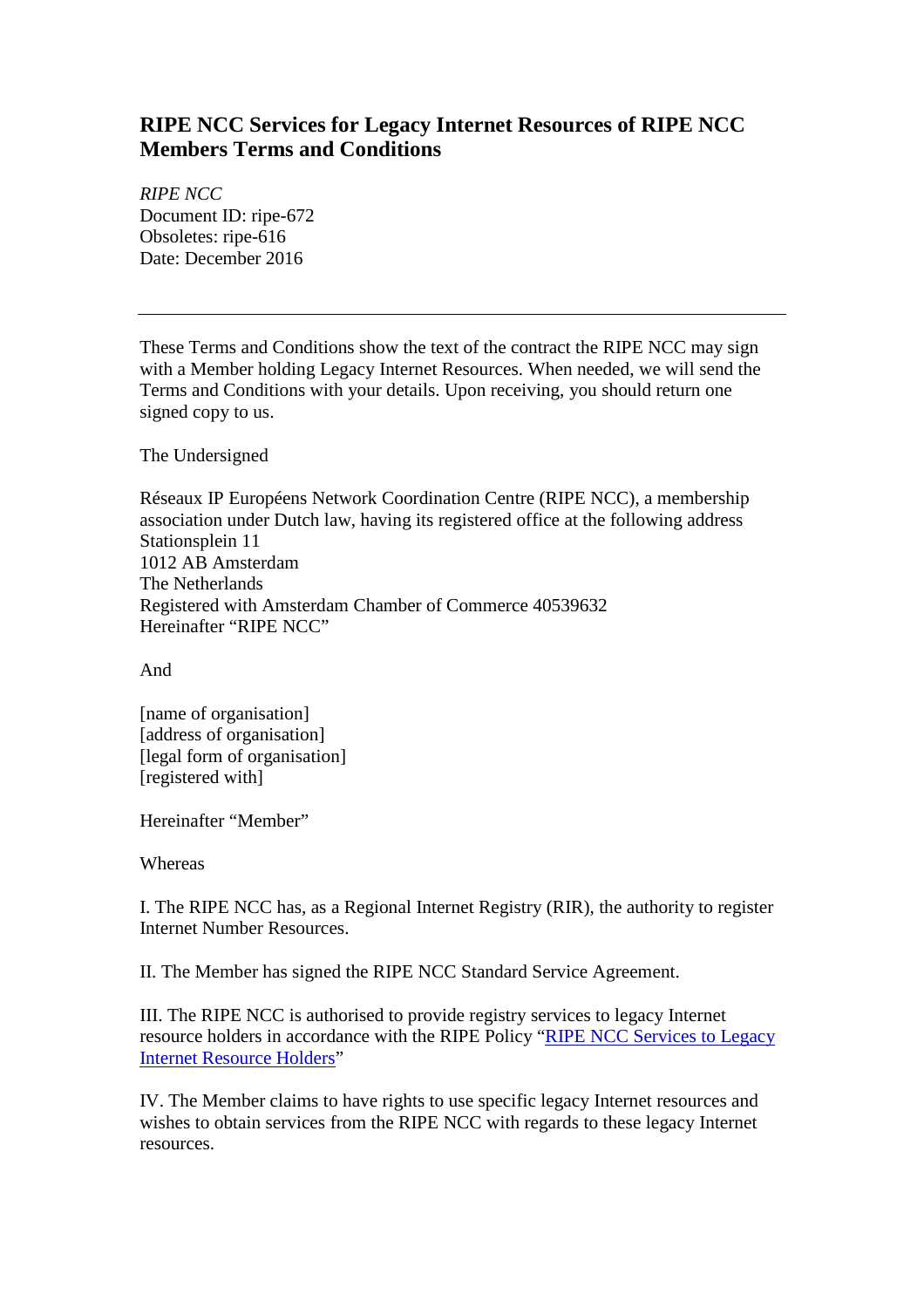Agree as follows:

#### **Article 1 - Definitions**

In the Terms and Conditions, the following terms shall be understood to have the meanings assigned to them below:

**RIPE NCC -** Réseaux IP Européens Network Coordination Centre, a membership association under Dutch law, with registered office in Amsterdam, the Netherlands.

**Internet Number Resources –** Globally unique IP addresses (IPv4 and IPv6) and Autonomous System Numbers (ASNs)

**Legacy Internet Resources –** Internet Number Resources the Member has obtained prior to or outside of the current system of hierarchical distribution through the Regional Internet Registries and that are specified in the Appendix.

**Member –** A natural person or a legal entity that has entered into the RIPE NCC Standard Service Agreement with the RIPE NCC and, for the purpose of these Terms and Conditions, claims to have rights to use the Legacy Internet Resources.

**Legacy Services** – Services provided by the RIPE NCC with regards to the Legacy Internet Resources as specified in the Appendix to these Terms and Conditions.

**RIPE Policies** – Policies adopted through an open, bottom-up process of discussion and consensus-based decision-making by the RIPE (Réseaux IP Européens) Community, which is a collaborative forum open to all parties interested in the operations of the Internet.

#### **Article 2 – General**

2.1. These Terms and Conditions shall come into effect by means of an offer and an acceptance.

2.2. To accept these Terms and Conditions the Member must send to the RIPE NCC by post or by email one copy of the Terms and Conditions containing the handwritten signature of an authorised representative of the Member.

2.3. The RIPE NCC reserves the right to amend these Terms and Conditions. The RIPE NCC shall notify the Member of such amendments. After such amendments, a Member may continue to use the RIPE NCC Certification Service, provided they read, understand and agree to the amended Terms and Conditions.

2.4. These Terms and Conditions prevail over explanatory documents regarding the Legacy Services, which exist for convenience and informational purposes only and do not affect the interpretation of these Terms and Conditions.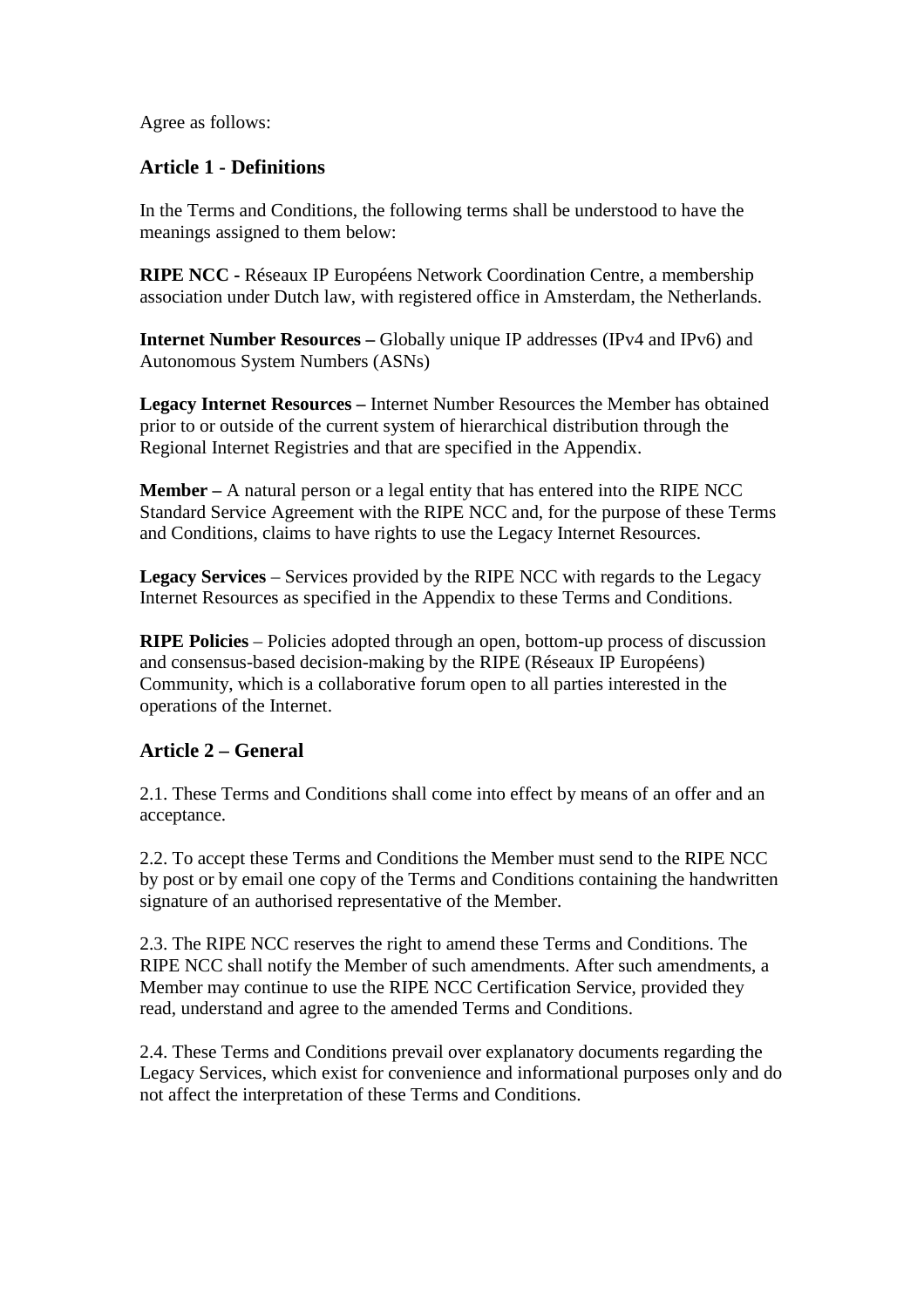## **Article 3 – Use of the Legacy Services**

3.1. The RIPE NCC undertakes to provide Legacy Services to the Member's Legacy Internet Resources as specified in the Appendix to these Terms and Conditions. The Appendix may be updated at any time provided the Member agrees to the amended Appendix.

3.2. Other RIPE NCC Services provided to the Member with regards to Internet Number Resources distributed by the RIPE NCC or any other RIR are not covered by these Terms and Conditions.

3.3 The provision of certain Legacy Services may be subject to additional terms and conditions, to which the Member must agree before they access those services.

3.4. Both Parties shall comply with RIPE Policies related to Legacy Internet Resources. The Member acknowledges applicability of, and adheres to, RIPE NCC procedural documents related to Legacy Internet Resources.

3.5. The Member shall provide the RIPE NCC with complete, updated and accurate information necessary for the provision of the Legacy Services. The Member is also responsible for maintaining accurate data in the RIPE Database regarding the Legacy Internet Resources.

3.6. The Member is responsible for assisting the RIPE NCC with data accuracy checks in accordance with the procedure described in RIPE NCC procedural documents, including the documents "Due Diligence for the Quality of the RIPE NCC [Registration Data"](https://www.ripe.net/ripe/docs/due-diligence) and ["RIPE NCC Audit Activity"](https://www.ripe.net/ripe/docs/audit).

3.7. If the Member does not meet the responsibilities of these Terms and Conditions, and without prejudice to article 5.3, the RIPE NCC may:

- Add the remark "under review" in the RIPE Database Legacy Internet Resource object
- Add a warning statement to the relevant records of the RIPE Database mentioning that the Legacy Internet Resources are not in compliance with data accuracy obligations
- Revoke any certificates generated by the RIPE NCC Certification Service

3.8. The RIPE NCC is not entitled to deregister the Legacy Internet Resources unless the Member requests so. Deregistration of Legacy Resources shall be in accordance with the procedure set forth in the RIPE NCC procedural document ["Closure of](https://www.ripe.net/ripe/docs/closure)  [Members, Deregistration of Internet Resources, and Legacy Resources"](https://www.ripe.net/ripe/docs/closure).

### **Article 4 – Liability**

4.1. The Member shall be liable for all aspects of the Legacy Services. The Member shall also be liable for all aspects of use of the services and all that ensues from the use of the Legacy Internet Resources.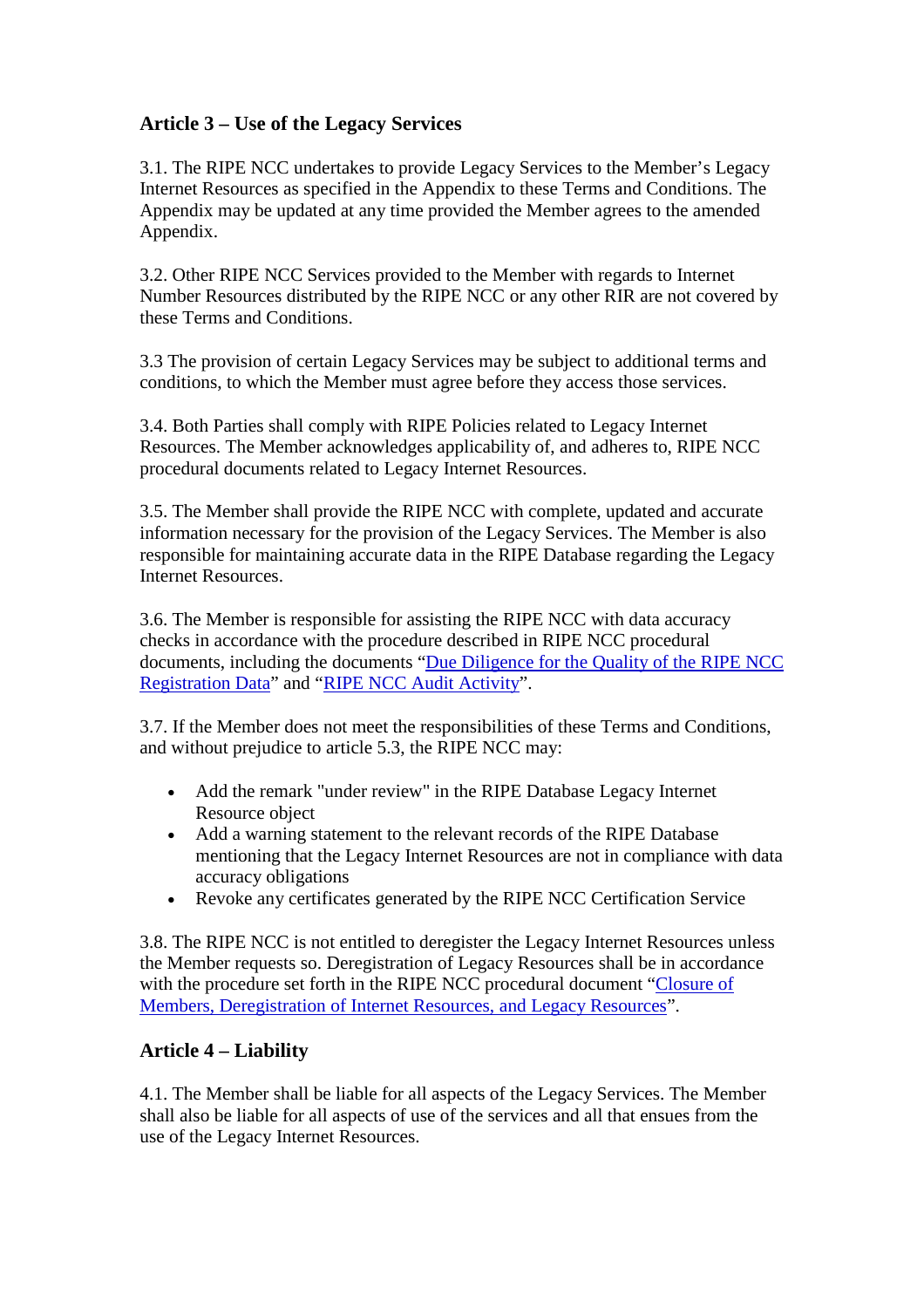4.2. The RIPE NCC shall, in any event, not be liable for damages caused by a failure to make the Legacy Services available (on time), or for damages in any way connected with the use of the Legacy Internet Resources.

4.3. The RIPE NCC shall, in any event, not be liable for damages caused by (the incorrect) operation of the (external) telecommunications infrastructure and related peripheral equipment along and over which the Legacy Services must necessarily be carried.

4.4. The RIPE NCC shall, in any event, not be liable for non-performance or damages due to force majeure, including but not limited to industrial action, strikes, occupations and sit-ins, blockades, embargoes, governmental measures, denial of service attacks, war, revolutions or comparable situations, power failures, defects in electronic lines of communication, fire, explosions, damage caused by water, floods and earthquakes.

4.5. The RIPE NCC is in no way liable for any damages, including, but not limited to, damages to the Member's business, loss of profit, damages to third parties, personal injury or damages to property, except in cases involving wilful misconduct or gross negligence on the part of the RIPE NCC.

4.6. The Member shall indemnify the RIPE NCC against any and all third party claims filed against the RIPE NCC in relation to the Member's rights to use the Legacy Internet Resources or in relation to the use of the Legacy Services.

4.7. In any event, the RIPE NCC's liability shall be limited to a maximum amount equivalent to the Member's service fee for the relevant financial year.

### **Article 5 – Termination of the Legacy Services**

5.1. These Terms and Conditions shall be binding for an indefinite period of time, unless the Legacy Services are terminated in accordance with the provisions of this article.

5.2. The Member shall be entitled to terminate the Legacy Services at any time with a written notice of three months. Notice shall be sent to the RIPE NCC by electronic email or regular mail. Termination shall be in accordance with the procedure set forth in the RIPE NCC procedural document ["Closure of Members, Deregistration of](https://www.ripe.net/ripe/docs/closure)  [Internet Resources, and Legacy Resources"](https://www.ripe.net/ripe/docs/closure).

5.3. Without prejudice to termination in accordance with article 5.4, the RIPE NCC shall be entitled to terminate the Legacy Services in the event that the Member fails to meet any of its obligations arising from these Terms and Conditions and does not remedy such failure within the period specified in the RIPE NCC procedural document ["Closure of Members, Deregistration of Internet Resources, and Legacy](https://www.ripe.net/ripe/docs/closure)  [Resources"](https://www.ripe.net/ripe/docs/closure). This is without the RIPE NCC being liable to pay damages to the Member and without prejudice to the RIPE NCC's right to claim (additional) damages from the Member.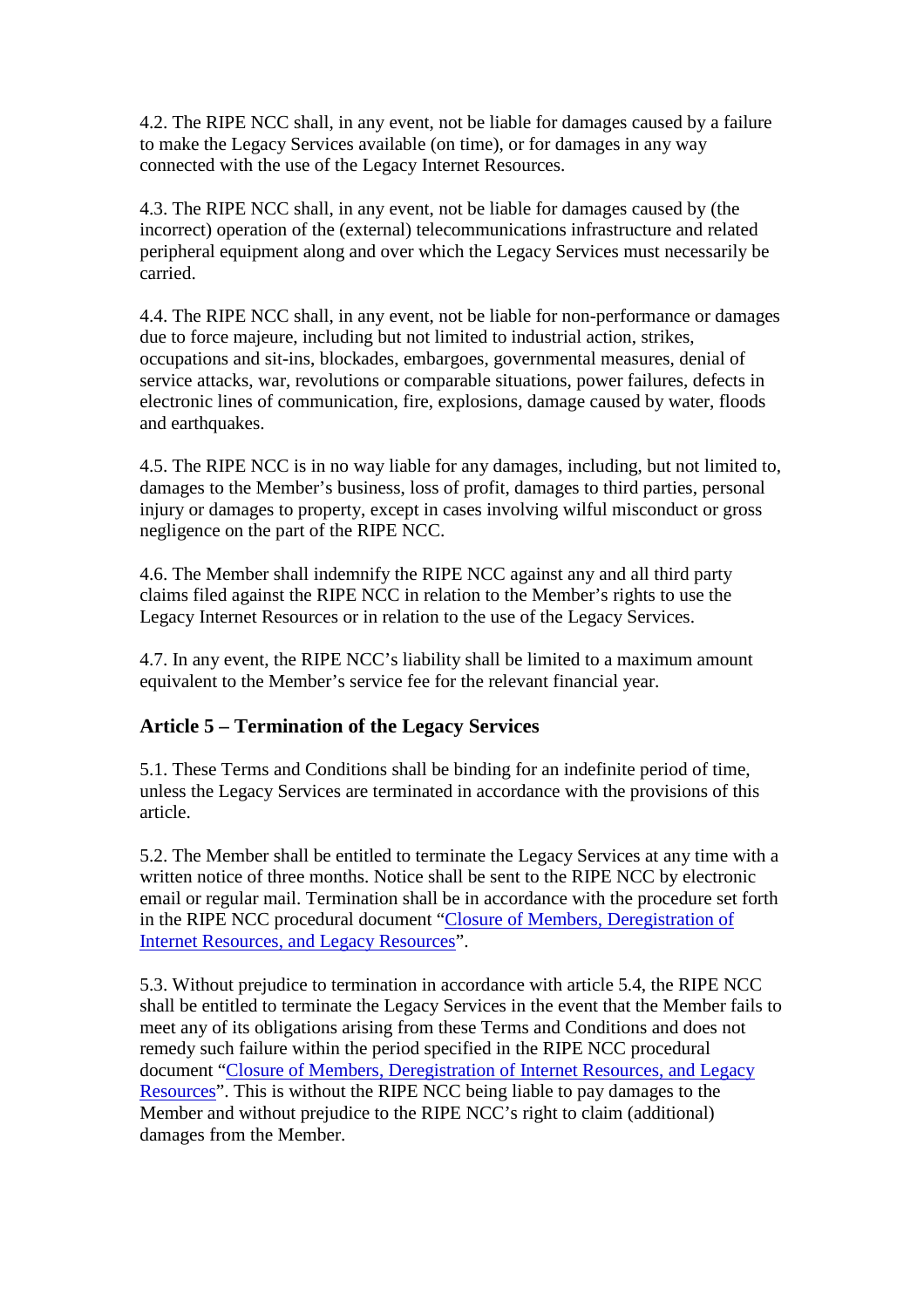Upon termination in accordance with this paragraph:

- The RIPE NCC will add the remark "No-contract" in the RIPE Database Legacy Internet Resource object; and
- A warning statement will be added to the relevant records in the RIPE Database mentioning that the Legacy Internet Resources are not covered by a contractual relationship; and
- The RIPE NCC will withdraw the Delegation of reverse DNS; and
- The RIPE NCC will not be obliged to provide services other than those provided immediately before the agreement to these Terms and Conditions, excluding the Delegation of reverse DNS.

5.4. The RIPE NCC shall be entitled to terminate the Legacy Services with immediate effect in accordance with the procedure set forth in the RIPE NCC procedural document ["Closure of Members, Deregistration of Internet Resources, and Legacy](https://www.ripe.net/ripe/docs/closure)  [Resources"](https://www.ripe.net/ripe/docs/closure), without the RIPE NCC being liable to pay damages to the Member and without prejudice to the RIPE NCC's right to claim (additional) damages from the Member:

- a. If the Member's SSA is terminated for any reason.
- b. If the Member transfers the Legacy Internet Resources to a third party.
- c. If a third party provides sufficient evidence proving that the Member has no rights to use the Legacy Internet Resources. If the sufficient evidence refers to some of the Legacy Internet Resources, the RIPE NCC may decide not to terminate the Legacy Services but to update the Appendix in accordance with article 3.1 by removing the Legacy Internet Resource in doubt.
- d. If the continuation of Legacy Services is impossible for reasons beyond the control of the RIPE NCC, or if the RIPE NCC cannot reasonably be required to continue the Legacy Services for reasons that cannot be attributed to the RIPE NCC and for which the RIPE NCC cannot be held accountable by virtue of law, a juridical act or generally accepted principles.
- 5.5. Upon termination in accordance with paragraphs 5.4:
	- The RIPE NCC will add the remark "No-contract" in the RIPE Database Legacy Internet Resource object; and
	- A warning statement will be added to the relevant records in the RIPE Database mentioning that the Legacy Internet Resources are not covered by a contractual relationship;
	- The RIPE NCC will not be obliged to keep providing the holder with services other than those provided with regards to the Legacy Internet Resources immediately before the agreement to these Terms and Conditions.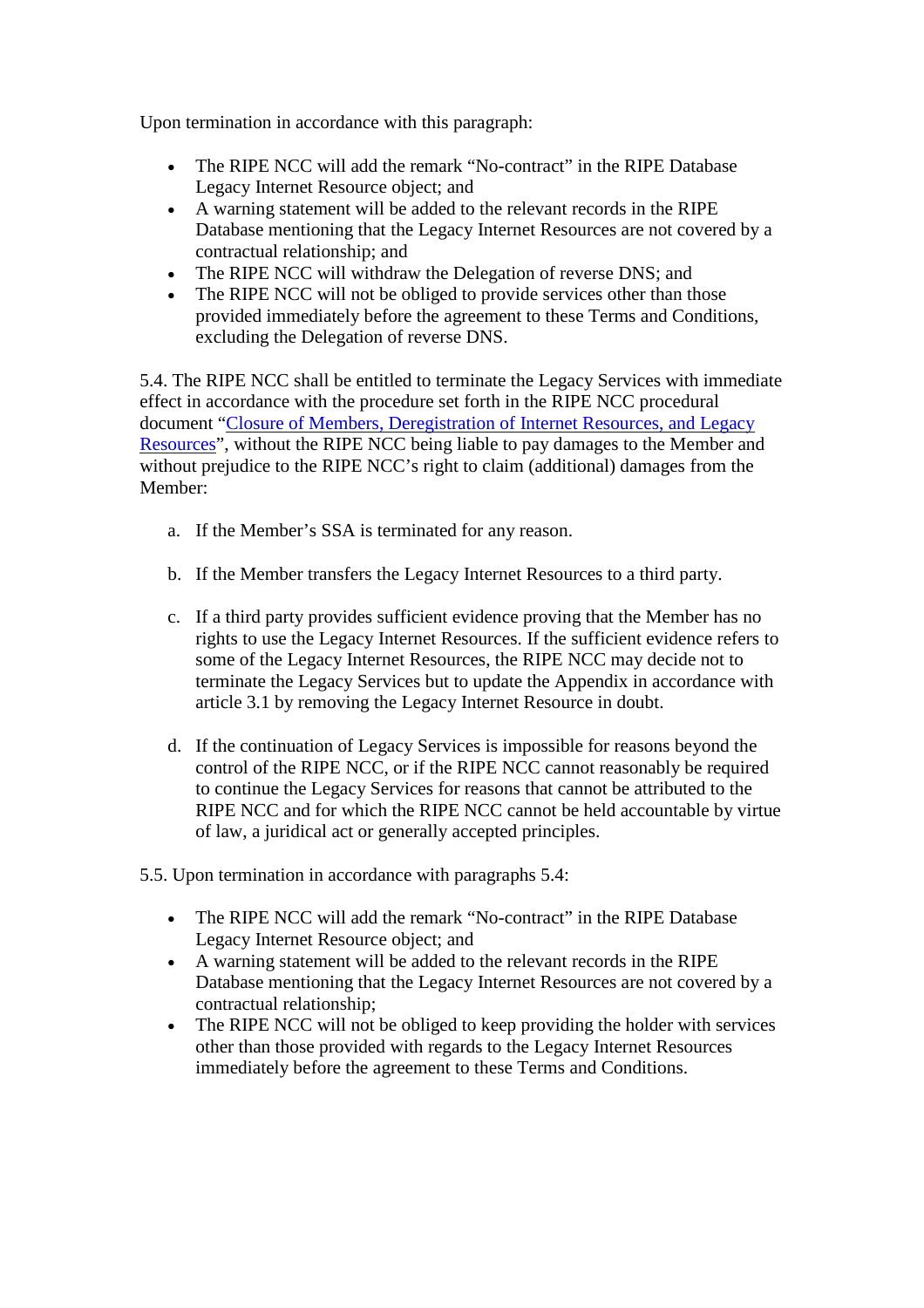#### **Article 6 - Miscellaneous**

6.1. Without the RIPE NCC's prior written consent, the Member shall not be permitted to assign to third parties any rights or obligations that arise from these Terms and Conditions.

6.2. The RIPE NCC's intellectual property (agreements, documents, software, databases, website, etc.) may only be used, reproduced and made available to third parties upon prior written authorisation from the RIPE NCC.

6.3. If any provision contained in these Terms and Conditions is held to be invalid by a court of law, this shall not in any way affect the validity of the remaining provisions.

### **Article 7 - Governing Law**

7.1. These Terms and Conditions shall be exclusively governed by the laws of the Netherlands.

7.2. Any disputes that may arise from these Terms and Conditions shall be settled in accordance with the RIPE NCC Conflict Arbitration Procedure.

Thus agreed and signed in duplicate by persons authorised to represent both parties:

Member RIPE NCC Place Amsterdam Date Name of authorised person Axel Pawlik Function Managing Director Signature